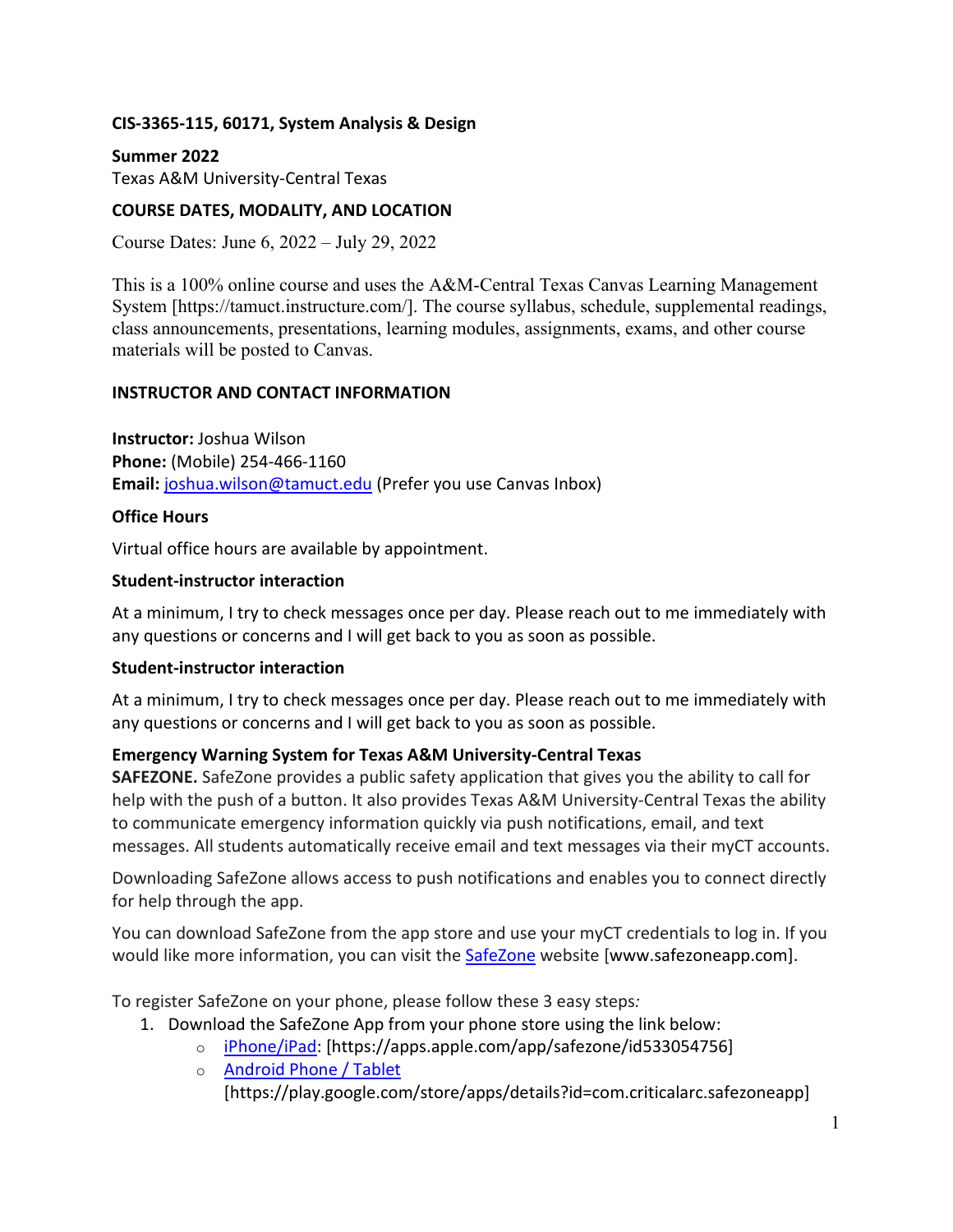- 2. Launch the app and enter your myCT email address (e.g. {name}@tamuct.edu)
- 3. Complete your profile and accept the terms of service

### **COURSE INFORMATION**

### **Course Overview and description**

This course covers the concepts, skills, methodologies, techniques, tools, and perspectives essential for systems analysts to successfully develop information systems. The concepts stressed are Foundations for Systems Development, Planning, Analysis, Design, and Implementation and Maintenance with respect to developing information systems.

### **Course Objective**

Students will design and explain each of the different parts of a computer information system. Students will also examine system components; identify how they are used in an entire system. Students will also complete an information system project to develop skills in the process of system analysis and design.

## **Required Reading and Textbook(s)**

"Modern Systems Analysis and Design", 9th Edition Joseph S. Valacich and Joey F. George ISBN-13: 978-0-13-517275-9 ISBN-10: 0-13-51725-6

**Supplemental Material:** The course textbook will be supplemented with other materials including handouts and PowerPoint presentations

**Required Reading:** The student is expected to read and review all material presented in the assigned chapter prior to class

#### **COURSE REQUIREMENTS**

Students are required to successfully complete a self-introduction, 14 quizzes, 3 exams, a research paper proposal, a research paper – first draft, a research paper – final version, and a case study.

## • **Introduction Task:**

Write a short biography and explain what you hope to learn from this class in the discussion board. Include a professional digital photo of yourself in your Canvas profile (10 points).

• **Exams:**

There will be three exams. Each exam is worth 100 points and contain 50 questions. Pattern of all the exams include multiple choice. Make up exams are not typically given. The only acceptable excuses for missing an exam are circumstances clearly outside your control, such as illness, death in family, etc. If you miss an exam, notify me as soon as possible. I may require documentation of the circumstances.

• **Quizzes:**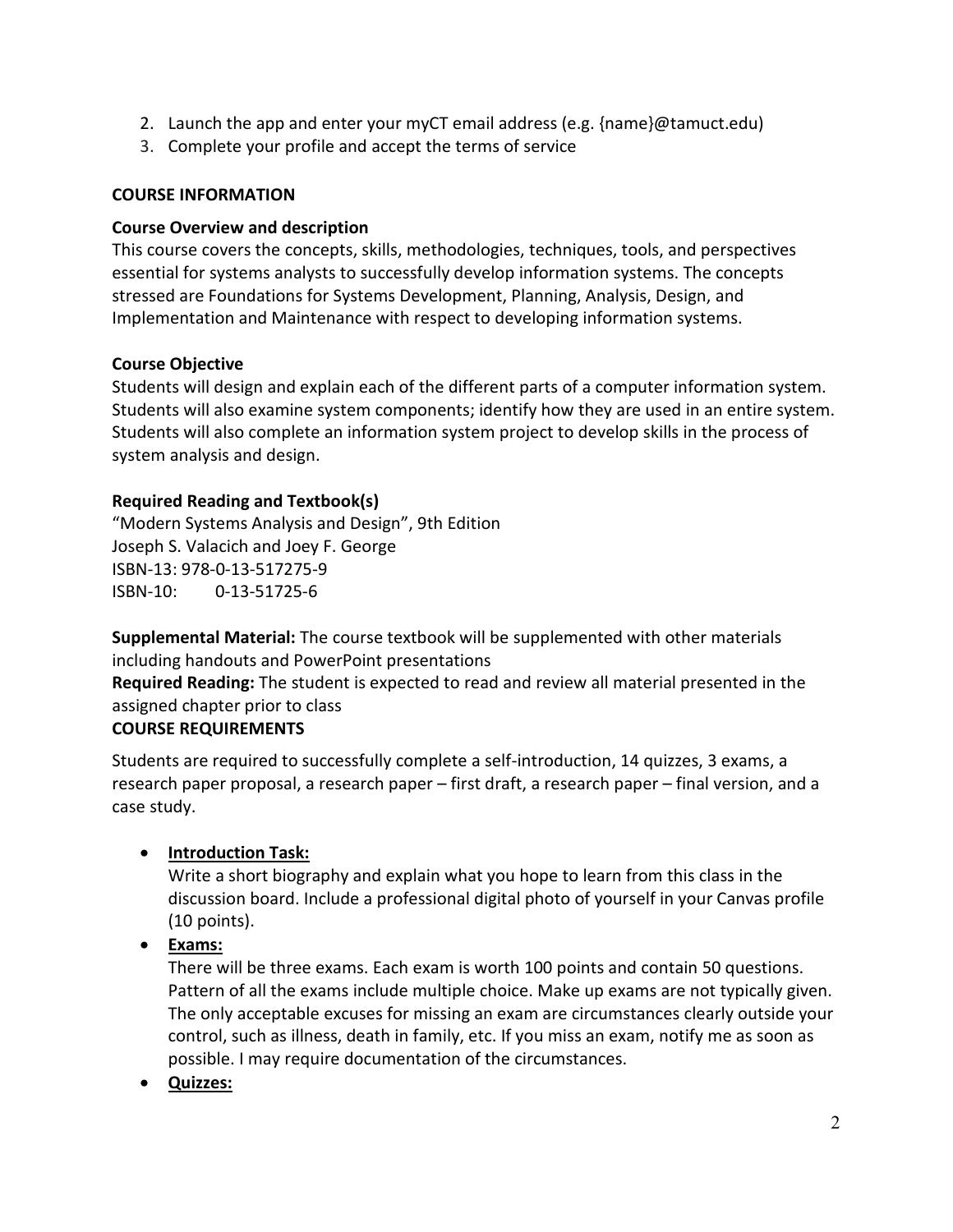There will be 14 quizzes (true/false) that are designed to test the general understanding of the topics covered in the course. Each of the 14 quizzes will cover the material from a single chapter and contain 10 questions. Each quiz is worth 10 points. Late submissions are not accepted.

## • **Discussions:**

There will be 5 discussions available on the discussion board. Student is required to participate in the discussions. Each student is required to post and reply to at least 2 threads posted by their peers.

# • **Assignments:**

Students will be assigned 3 written assignments consisting of answering questions about subject matter pertaining to System Analysis and Design. These assignments are a part of the Group Project.

## • **Project**

Students will go through the process of Systems Development, Planning, Analysis, Design, and Implementation and Maintenance with respect to developing information systems. The project will be completed in sections as the course progresses. Details are included in the Project Modules in Canvas

## **\*\*Critical**

*Note:* Late submissions will not be accepted.

## **Grading Criteria Rubric and Conversion**

| <b>Course Requirement</b>       | <b>Points</b> | Weight |
|---------------------------------|---------------|--------|
| <b>Introduction Task</b>        | 10            | 1%     |
| 5 Discussions (20 points each)  | 100           | 10%    |
| 3 exams (100 points each)       | 300           | 30%    |
| 14 Quizzes (10 points each)     | 140           | 14%    |
| 3 Assignments (100 points each) | 300           | 30%    |
| <b>Final Project</b>            | 150           | 15%    |
| <b>Total</b>                    | 1000          | 100%   |

**Final grade distribution will be as per the following scale:** 

#### **Posting of Grades**

| <b>Letter Grade</b> | <b>Point Range</b> |
|---------------------|--------------------|
| A                   | 900-1000           |
| B                   | 800-899            |
| C                   | 700-799            |
| D                   | 600-699            |
| F                   | 500-599            |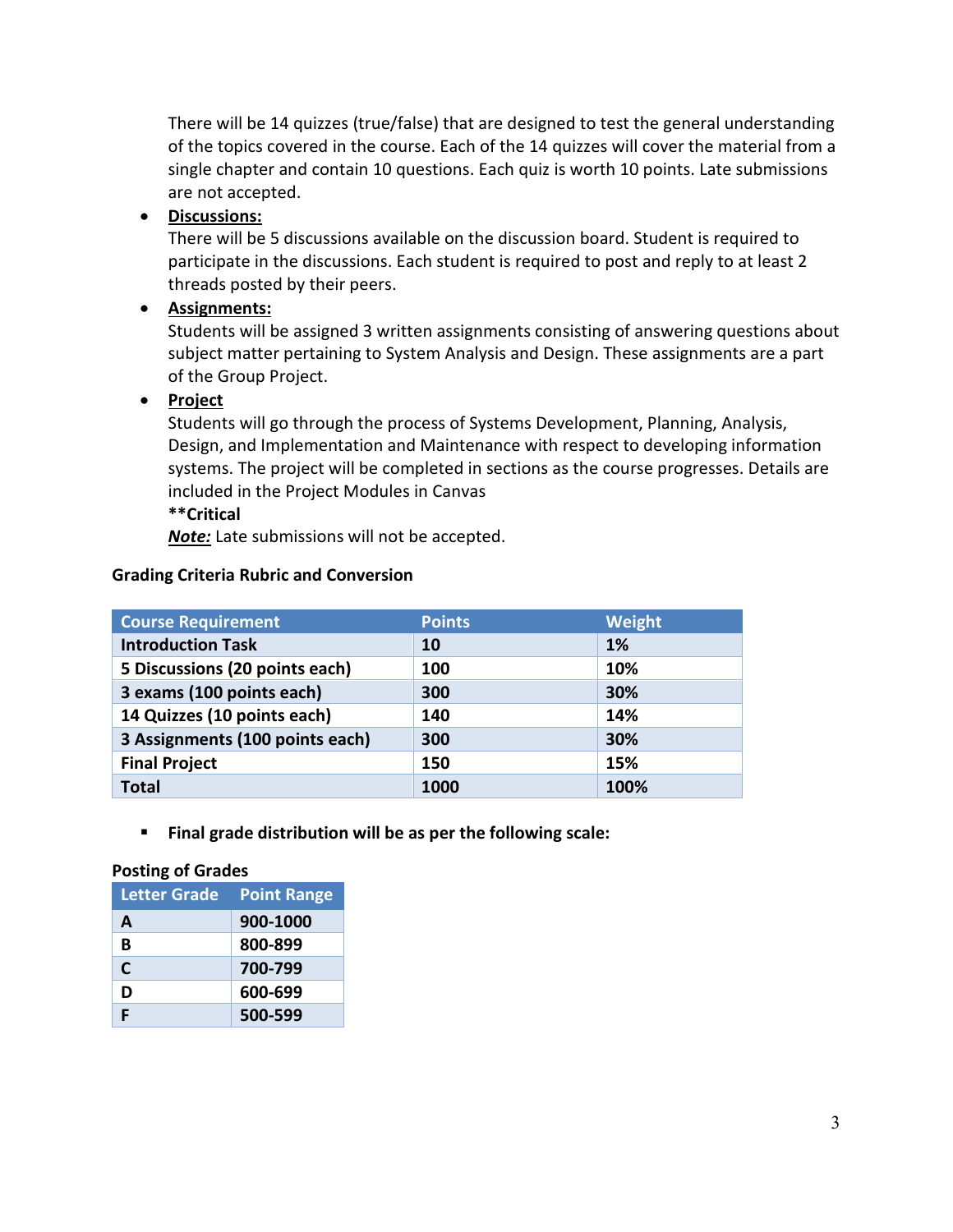## **COURSE OUTLINE AND CALENDAR**

# **Complete Course Calendar**

| <b>Week</b>    | <b>Date</b> | <b>Reading</b>                                  | <b>Tasks Due</b>         |
|----------------|-------------|-------------------------------------------------|--------------------------|
| $\mathbf{1}$   | 06/12       | Read the Syllabus                               | <b>Introduction Task</b> |
|                |             | <b>Build Teams for Group Project</b>            | Join a group             |
|                |             | Chapter 01 - The Systems Development            | Ch1 Quiz                 |
|                |             | Environment                                     |                          |
|                |             |                                                 |                          |
| $\overline{2}$ | 06/19       | Chapter 02 - The Origins of Software            | Ch <sub>2</sub> Quiz     |
|                |             | Chapter 03 - Managing the Information Systems   | Ch <sub>3</sub> Quiz     |
|                |             | Project                                         | <b>Discussion 1</b>      |
|                |             | <b>Development Projects</b>                     |                          |
| 3              | 06/26       | Chapter 04 - Identifying and Selecting Systems  | Ch4 Quiz                 |
|                |             | Chapter 05 - Initiating and Planning System     | Ch5 Quiz                 |
|                |             | <b>Development Projects</b>                     | <b>Planning Phase</b>    |
|                |             | <b>Group Project Assignment</b>                 | Exam 1                   |
|                |             | Exam 1 (Ch 1-5)                                 |                          |
| 4              | 07/03       | Chapter 06 - Determining System Requirements    | Ch6 Quiz                 |
|                |             | Chapter 07 - Structuring System Process         | Ch7 Quiz                 |
|                |             | Requirements                                    | <b>Discussion 2</b>      |
| 5              | 07/10       | Chapter 08 - Structuring System Data            | Ch8 Quiz                 |
|                |             | Requirement                                     | <b>Analysis Phase</b>    |
|                |             | <b>Group Project Assignment</b>                 | Ch9 Quiz                 |
|                |             | Chapter 09 - Designing Databases                | <b>Discussion 3</b>      |
| 6              | 07/17       | Chapter 10 - Designing Forms and Reports        | Ch10 Quiz                |
|                |             | Chapter 11 - Designing Interfaces and Dialogues | <b>Discussion 4</b>      |
|                |             | Exam 2 (Ch 6-10)                                | Ch11 Quiz                |
|                |             |                                                 | Exam 2                   |
| 7              | 07/24       | Chapter 12 - Designing Distributed and Internet | Ch12 Quiz                |
|                |             | Systems                                         | <b>Design Phase</b>      |
|                |             | <b>Group Project Assignment</b>                 | Ch13 Quiz                |
|                |             | Chapter 13 - System Implementation              | <b>Discussion 5</b>      |
| 8              | 07/28       | Chapter 14 - Maintaining Information Systems    | Ch14 Quiz                |
|                |             | <b>Group Project Assignment</b>                 | <b>Final Project</b>     |
|                |             | Exam 3 (Ch 11-14)                               | Exam 3                   |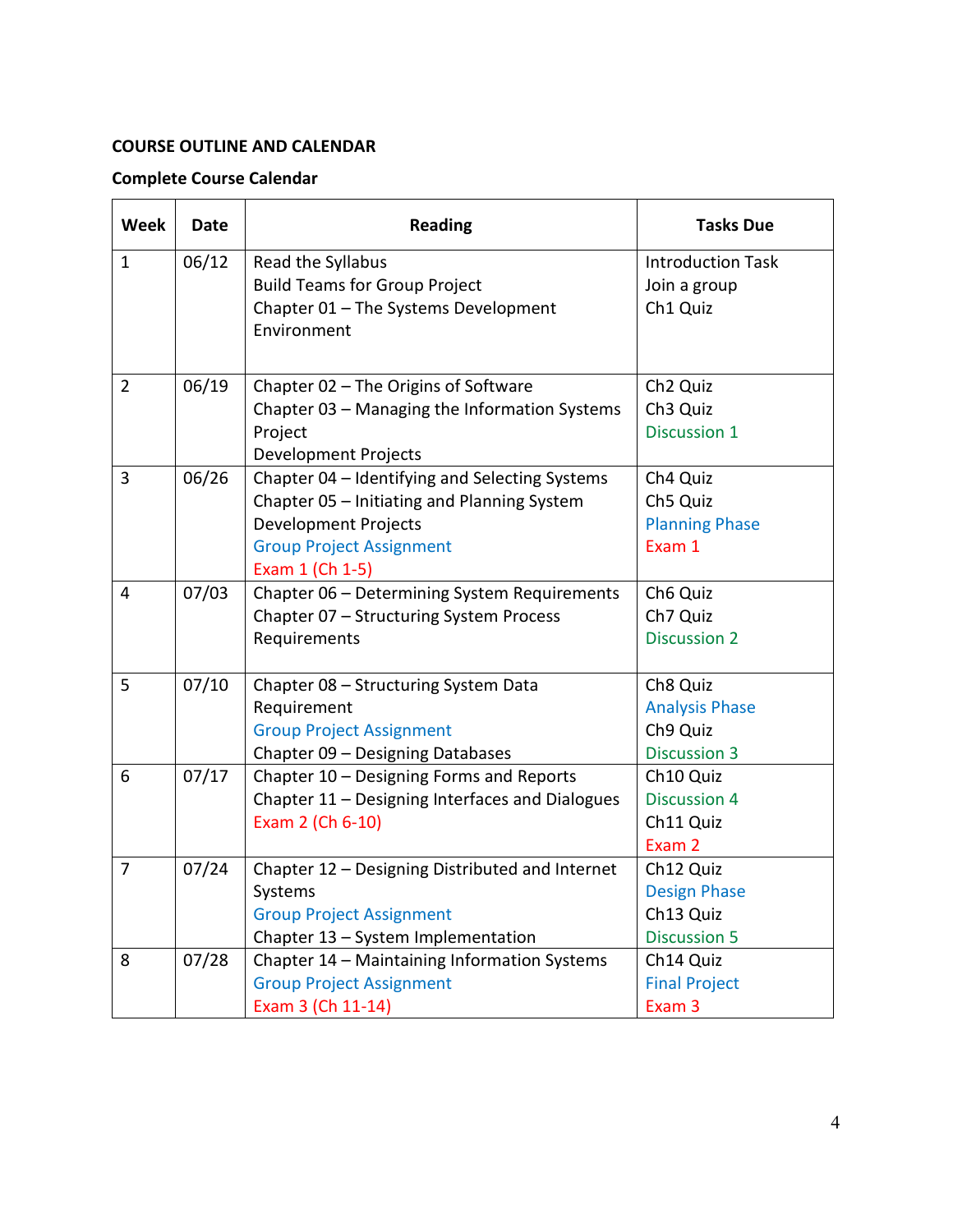### **Important University Dates**

For important dates please check [https://www.tamuct.edu/registrar/academic](https://www.tamuct.edu/registrar/academic-calendar.html)[calendar.html](https://www.tamuct.edu/registrar/academic-calendar.html)

### **TECHNOLOGY REQUIREMENTS AND SUPPORT**

#### **Technology Requirements**

This course will use the A&M-Central Texas Instructure Canvas learning management system. **We strongly recommend the latest versions of Chrome or Firefox browsers. Canvas no longer supports any version of Internet Explorer.**

Logon to A&M-Central Texas Canvas [https://tamuct.instructure.com/] or access Canvas through the TAMUCT Online link in myCT [https://tamuct.onecampus.com/]. You will log in through our Microsoft portal.

Username: Your MyCT email address. Password: Your MyCT password

### **Canvas Support**

Use the Canvas Help link, located at the bottom of the left-hand menu, for issues with Canvas. You can select "Chat with Canvas Support," submit a support request through "Report a Problem," or call the Canvas support line: 1-844-757-0953.

For issues related to course content and requirements, contact your instructor.

### **Online Proctored Testing**

A&M-Central Texas uses Proctorio for online identity verification and proctored testing. This service is provided at no direct cost to students. If the course requires identity verification or proctored testing, the technology requirements are: Any computer meeting the minimum computing requirements, plus web camera, speaker, and microphone (or headset). Proctorio also requires the Chrome web browser with their custom plug in.

## **Other Technology Support**

For log-in problems, students should contact Help Desk Central, 24 hours a day, 7 days a week

Email: [helpdesk@tamu.edu](mailto:helpdesk@tamu.edu) Phone: (254) 519-5466 [Web Chat:](http://hdc.tamu.edu/) [http://hdc.tamu.edu] *Please let the support technician know you are an A&M-Central Texas student.*

## **UNIVERSITY RESOURCES, PROCEDURES, AND GUIDELINES**

## **Drop Policy**

If you discover that you need to drop this class, you must complete the [Drop Request](https://federation.ngwebsolutions.com/sp/startSSO.ping?PartnerIdpId=https://eis-prod.ec.tamuct.edu:443/samlsso&SpSessionAuthnAdapterId=tamuctDF&TargetResource=https%3a%2f%2fdynamicforms.ngwebsolutions.com%2fSubmit%2fStart%2f53b8369e-0502-4f36-be43-f02a4202f612) Dynamic Form through Warrior Web.

[https://federation.ngwebsolutions.com/sp/startSSO.ping?PartnerIdpId=https://eisprod.ec.tamuct.edu:443/samlsso&SpSessionAuthnAdapterId=tamuctDF&TargetResource=https%3a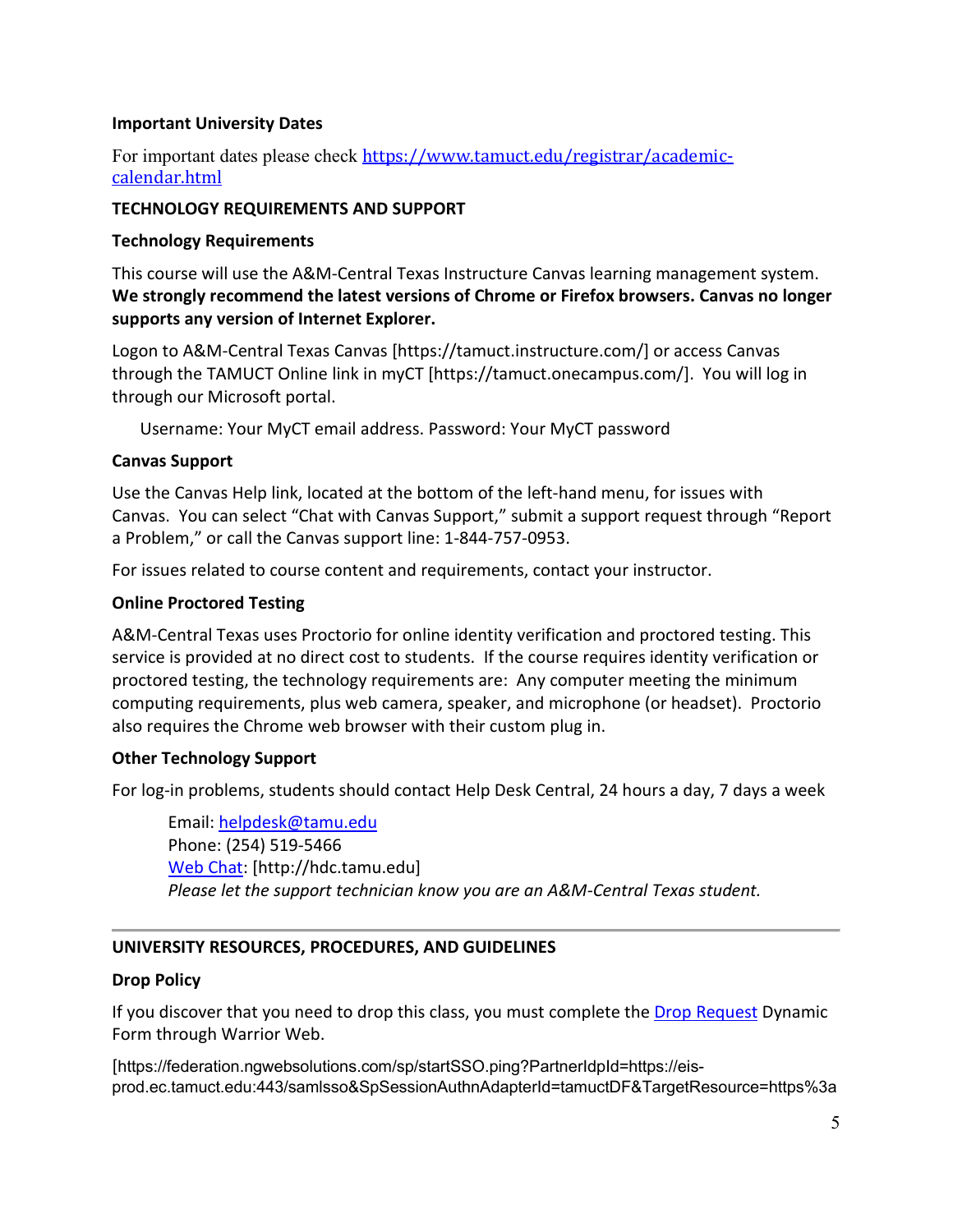%2f%2fdynamicforms.ngwebsolutions.com%2fSubmit%2fStart%2f53b8369e-0502-4f36-be43 f02a4202f612].

Faculty cannot drop students; this is always the responsibility of the student. The Registrar's Office will provide a deadline on the Academic Calendar for which the form must be completed. Once you submit the completed form to the Registrar's Office, you must go into Warrior Web and confirm that you are no longer enrolled. If you still show as enrolled, FOLLOW-UP with the Registrar's Office immediately. You are to attend class until the procedure is complete to avoid penalty for absence. Should you miss the drop deadline or fail to follow the procedure, you will receive an F in the course, which may affect your financial aid and/or VA educational benefits.

## **Academic Integrity**

Texas A&M University-Central Texas values the integrity of the academic enterprise and strives for the highest standards of academic conduct. A&M-Central Texas expects its students, faculty, and staff to support the adherence to high standards of personal and scholarly conduct to preserve the honor and integrity of the creative community. Any deviation by students from this expectation may result in a failing grade for the assignment and potentially a failing grade for the course. All academic misconduct concerns will be referred to the Office of Student Conduct. When in doubt on collaboration, citation, or any issue, please contact your instructor before taking a course of action.

For more [information](https://nam04.safelinks.protection.outlook.com/?url=https%3A%2F%2Fwww.tamuct.edu%2Fstudent-affairs%2Fstudent-conduct.html&data=04%7C01%7Clisa.bunkowski%40tamuct.edu%7Ccfb6e486f24745f53e1a08d910055cb2%7C9eed4e3000f744849ff193ad8005acec%7C0%7C0%7C637558437485252160%7CUnknown%7CTWFpbGZsb3d8eyJWIjoiMC4wLjAwMDAiLCJQIjoiV2luMzIiLCJBTiI6Ik1haWwiLCJXVCI6Mn0%3D%7C1000&sdata=yjftDEVHvLX%2FhM%2FcFU0B99krV1RgEWR%2BJ%2BhvtoR6TYk%3D&reserved=0) regarding the Student Conduct process, [https://www.tamuct.edu/student-affairs/student-conduct.html].

If you know of potential honor violations by other students, you may [submit a report,](https://nam04.safelinks.protection.outlook.com/?url=https%3A%2F%2Fcm.maxient.com%2Freportingform.php%3FTAMUCentralTexas%26layout_id%3D0&data=04%7C01%7Clisa.bunkowski%40tamuct.edu%7Ccfb6e486f24745f53e1a08d910055cb2%7C9eed4e3000f744849ff193ad8005acec%7C0%7C0%7C637558437485262157%7CUnknown%7CTWFpbGZsb3d8eyJWIjoiMC4wLjAwMDAiLCJQIjoiV2luMzIiLCJBTiI6Ik1haWwiLCJXVCI6Mn0%3D%7C1000&sdata=CXGkOa6uPDPX1IMZ87z3aZDq2n91xfHKu4MMS43Ejjk%3D&reserved=0) [https://cm.maxient.com/reportingform.php?TAMUCentralTexas&layout\_id=0].

# **Academic Accommodations**

At Texas A&M University-Central Texas, we value an inclusive learning environment where every student has an equal chance to succeed and has the right to a barrier-free education. The Warrior Center for Student Success, Equity and Inclusion is responsible for ensuring that students with a disability receive equal access to the university's programs, services and activities. If you believe you have a disability requiring reasonable accommodations, please contact the Office of Access and Inclusion, WH-212; or call (254) 501-5836. Any information you provide is private and confidential and will be treated as such.

For more information, please visit our **Access & Inclusion Canvas page (log-in required)** [https://tamuct.instructure.com/courses/717]

# **Important information for Pregnant and/or Parenting Students**

Texas A&M University-Central Texas supports students who are pregnant and/or parenting. In accordance with requirements of Title IX and related guidance from US Department of Education's Office of Civil Rights, the Dean of Student Affairs' Office can assist students who are pregnant and/or parenting in seeking accommodations related to pregnancy and/or parenting. Students should seek out assistance as early in the pregnancy as possible. For more information, please visit [Student Affairs](https://www.tamuct.edu/student-affairs/pregnant-and-parenting-students.html) [https://www.tamuct.edu/student-affairs/pregnant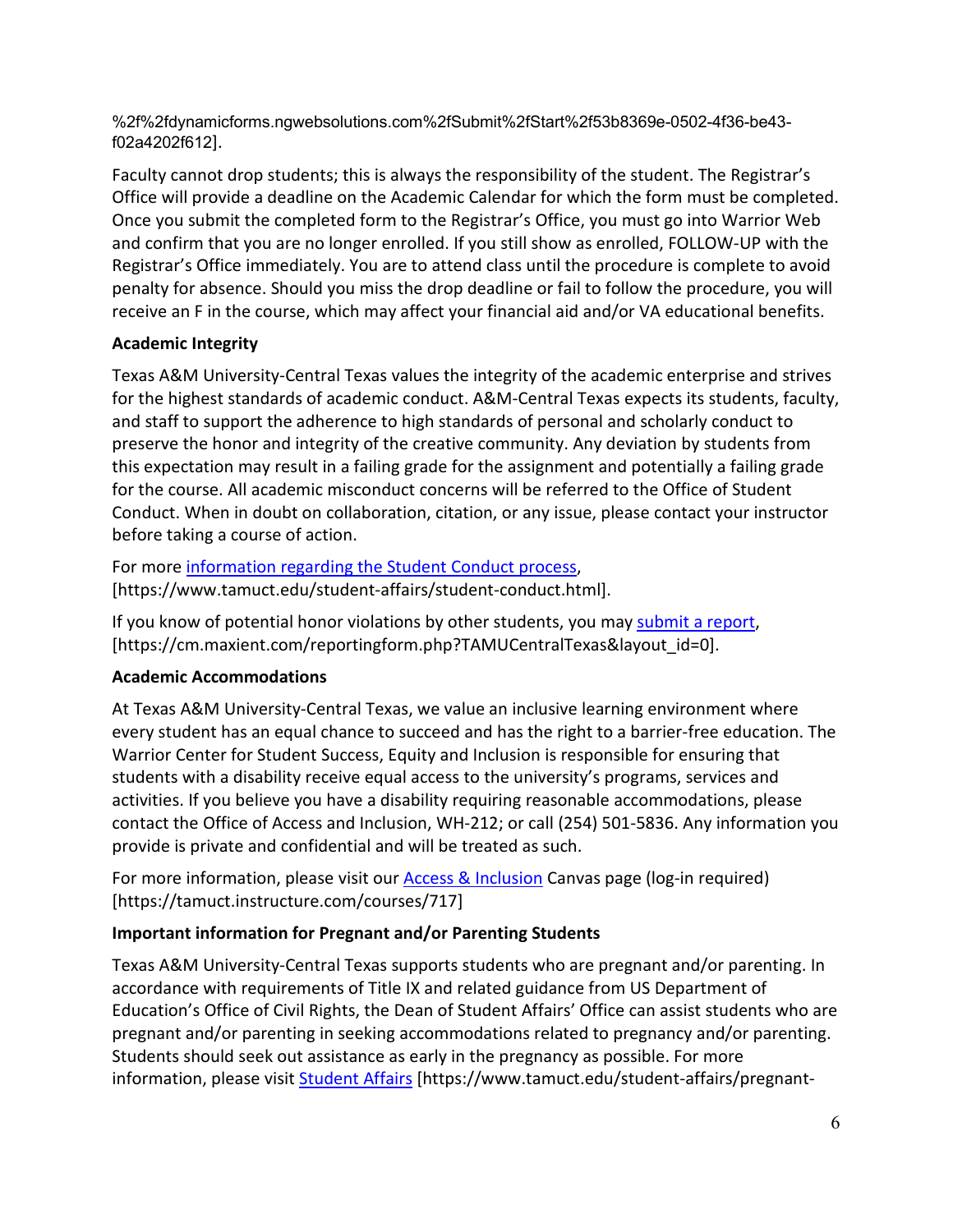and-parenting-students.html]. Students may also contact the institution's Title IX Coordinator. If you would like to read more about thes[e requirements and guidelines](http://www2.ed.gov/about/offices/list/ocr/docs/pregnancy.pdf) online, please visit the website [http://www2.ed.gov/about/offices/list/ocr/docs/pregnancy.pdf].

Title IX of the Education Amendments Act of 1972 prohibits discrimination on the basis of sex and gender–including pregnancy, parenting, and all related conditions. A&M-Central Texas is able to provide flexible and individualized reasonable accommodation to pregnant and parenting students. All pregnant and parenting students should contact the Associate Dean in the Division of Student Affairs at (254) 501-5909 to seek out assistance. Students may also contact the University's Title IX Coordinator.

# **Tutoring**

Tutoring is available to all A&M-Central Texas students, both virtually and in-person. Student success coaching is available online upon request.

If you have a question, are interested in becoming a tutor, or in need of success coaching contact the Warrior Center for Student Success, Equity and Inclusion at (254) 501-5836, visit the Warrior Center at 212 Warrior Hall, or by emailing [WarriorCenter@tamuct.edu.](mailto:WarriorCenter@tamuct.edu)

To schedule tutoring sessions and view tutor availability, please visit Tutor [Matching](https://tutormatchingservice.com/TAMUCT) [Services](https://tutormatchingservice.com/TAMUCT) [https://tutormatchingservice.com/TAMUCT] or visit the Tutoring Center in 111 Warrior Hall.

Chat live with a remote tutor 24/7 for almost any subject from on your computer! Tutor.com is an online tutoring platform that enables A&M-Central Texas students to log in and receive online tutoring support at no additional cost. This tool provides tutoring in over 40 subject areas except writing support. Access Tutor.com through Canvas.

# **University Writing Center**

Located in Warrior Hall 416, the University Writing Center (UWC) at Texas A&M University– Central Texas (A&M–Central Texas) is a free service open to all A&M–Central Texas students. For the Summer 2022 semester, the hours of operation are from 10:00 a.m.-4:00 p.m. Monday thru Thursday in Warrior Hall 416 (with online tutoring available every hour as well) with satellite hours available online only Monday thru Thursday from 6:00-9:00 p.m. and most Saturdays from 12:00-3:00 p.m.

Tutors are prepared to help writers of all levels and abilities at any stage of the writing process. While tutors will not write, edit, or grade papers, they will assist students in developing more effective composing practices. By providing a practice audience for students' ideas and writing, our tutors highlight the ways in which they read and interpret students' texts, offering guidance and support throughout the various stages of the writing process. In addition, students may work independently in the UWC by checking out a laptop that runs the Microsoft Office suite and connects to WIFI, or by consulting our resources on writing, including all of the relevant style guides. Whether you need help brainstorming ideas, organizing an essay, proofreading, understanding proper citation practices, or just want a quiet place to work, the UWC is here to help!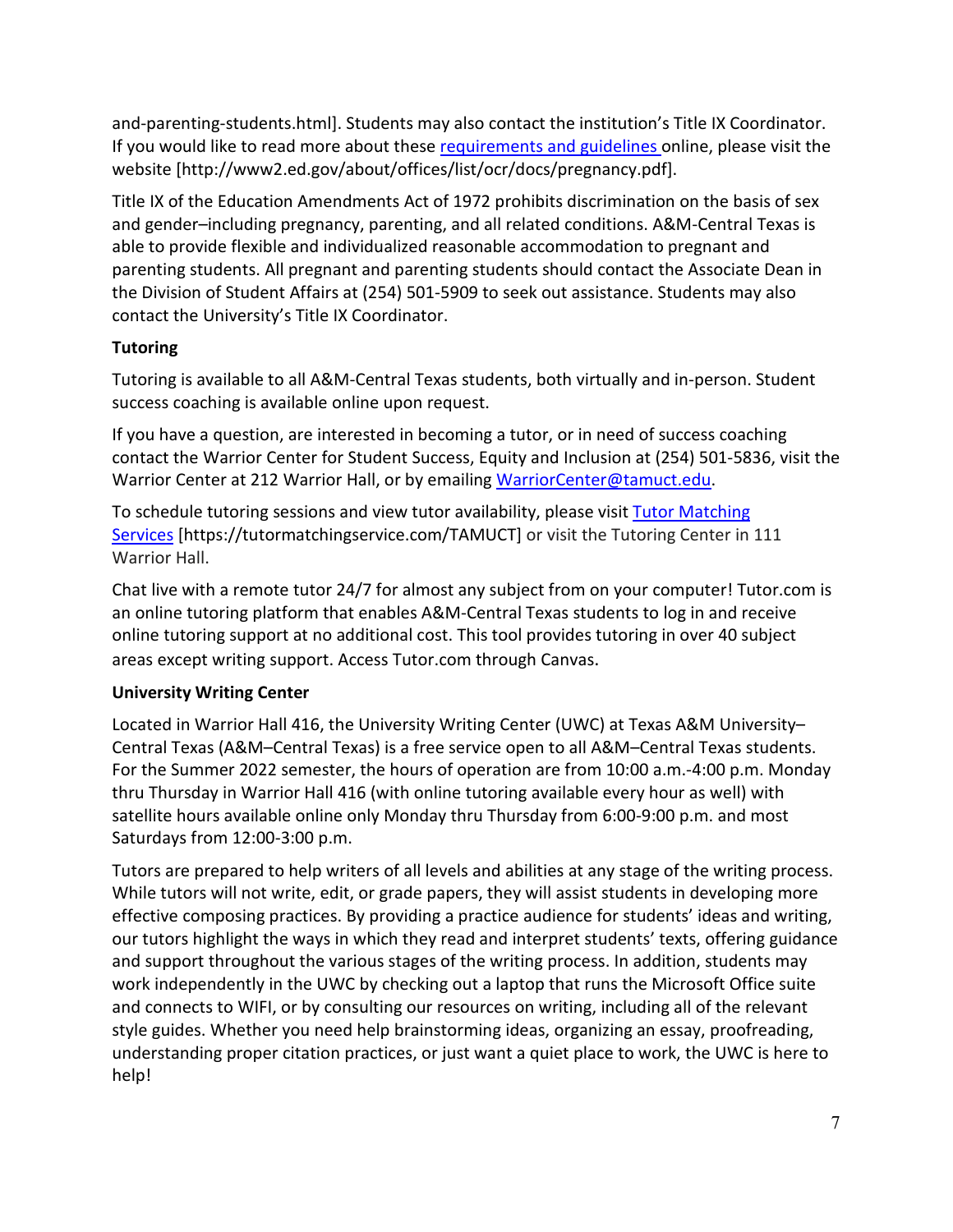Students may arrange a one-to-one session with a trained and experienced writing tutor by making an appointment via [WCOnline](https://tamuct.mywconline.com/) at [https://tamuct.mywconline.com/]. In addition, you can email Dr. Bruce Bowles Jr. at bruce.bowles@tamuct.edu if you have any questions about the UWC, need any assistance with scheduling, or would like to schedule a recurring appointment with your favorite tutor.

## **University Library**

The University Library provides many services in support of research across campus and at a distance. We offer over 200 electronic databases containing approximately 400,000 eBooks and 82,000 journals, in addition to the 96,000 items in our print collection, which can be mailed to students who live more than 50 miles from campus. Research guides for each subject taught at A&M-Central Texas are available through our website to help students navigate these resources. On campus, the library offers technology including cameras, laptops, microphones, webcams, and digital sound recorders.

Research assistance from a librarian is also available 24 hours a day through our online chat service, and at the reference desk when the library is open. Research sessions can be scheduled for more comprehensive assistance, and may take place virtually through WebEx, Microsoft Teams or in-person at the library. Schedule an [appointment](https://nam04.safelinks.protection.outlook.com/?url=https%3A%2F%2Ftamuct.libcal.com%2Fappointments%2F%3Fg%3D6956&data=04%7C01%7Clisa.bunkowski%40tamuct.edu%7Cde2c07d9f5804f09518008d9ab7ba6ff%7C9eed4e3000f744849ff193ad8005acec%7C0%7C0%7C637729369835011558%7CUnknown%7CTWFpbGZsb3d8eyJWIjoiMC4wLjAwMDAiLCJQIjoiV2luMzIiLCJBTiI6Ik1haWwiLCJXVCI6Mn0%3D%7C3000&sdata=KhtjgRSAw9aq%2FoBsB6wyu8b7PSuGN5EGPypzr3Ty2No%3D&reserved=0)

[here](https://nam04.safelinks.protection.outlook.com/?url=https%3A%2F%2Ftamuct.libcal.com%2Fappointments%2F%3Fg%3D6956&data=04%7C01%7Clisa.bunkowski%40tamuct.edu%7Cde2c07d9f5804f09518008d9ab7ba6ff%7C9eed4e3000f744849ff193ad8005acec%7C0%7C0%7C637729369835011558%7CUnknown%7CTWFpbGZsb3d8eyJWIjoiMC4wLjAwMDAiLCJQIjoiV2luMzIiLCJBTiI6Ik1haWwiLCJXVCI6Mn0%3D%7C3000&sdata=KhtjgRSAw9aq%2FoBsB6wyu8b7PSuGN5EGPypzr3Ty2No%3D&reserved=0) [https://tamuct.libcal.com/appointments/?g=6956]. Assistance may cover many topics, including how to find articles in peer-reviewed journals, how to cite resources, and how to piece together research for written assignments.

Our 27,000-square-foot facility on the A&M-Central Texas main campus includes student lounges, private study rooms, group work spaces, computer labs, family areas suitable for all ages, and many other features. Services such as interlibrary loan, TexShare, binding, and laminating are available. The library frequently offers workshops, tours, readings, and other events. For more information, please visit our Library website

[http://tamuct.libguides.com/index].

# **OPTIONAL POLICY STATEMENTS**

# **A Note about Sexual Violence at A&M-Central Texas**

Sexual violence is a serious safety, social justice, and public health issue. The university offers support for anyone struggling with these issues. University faculty are mandated reporters, so if someone discloses that they were sexually assaulted (or a victim of Domestic/Dating Violence or Stalking) while a student at TAMUCT, faculty members are required to inform the Title IX Office. If you want to discuss any of these issues confidentially, you can do so through Student Wellness and Counseling (254-501-5955) located on the second floor of Warrior Hall (207L).

Sexual violence can occur on our campus because predators often feel emboldened, and victims often feel silenced or shamed. It is incumbent on ALL of us to find ways to actively create environments that tell predators we don't agree with their behaviors and tell survivors we will support them. Your actions matter. Don't be a bystander; be an agent of change. For additional information on campus policy and resources visit the [Title IX webpage](https://www.tamuct.edu/compliance/titleix.html) [\[https://www.tamuct.edu/compliance/titleix.html\]](https://www.tamuct.edu/compliance/titleix.html).